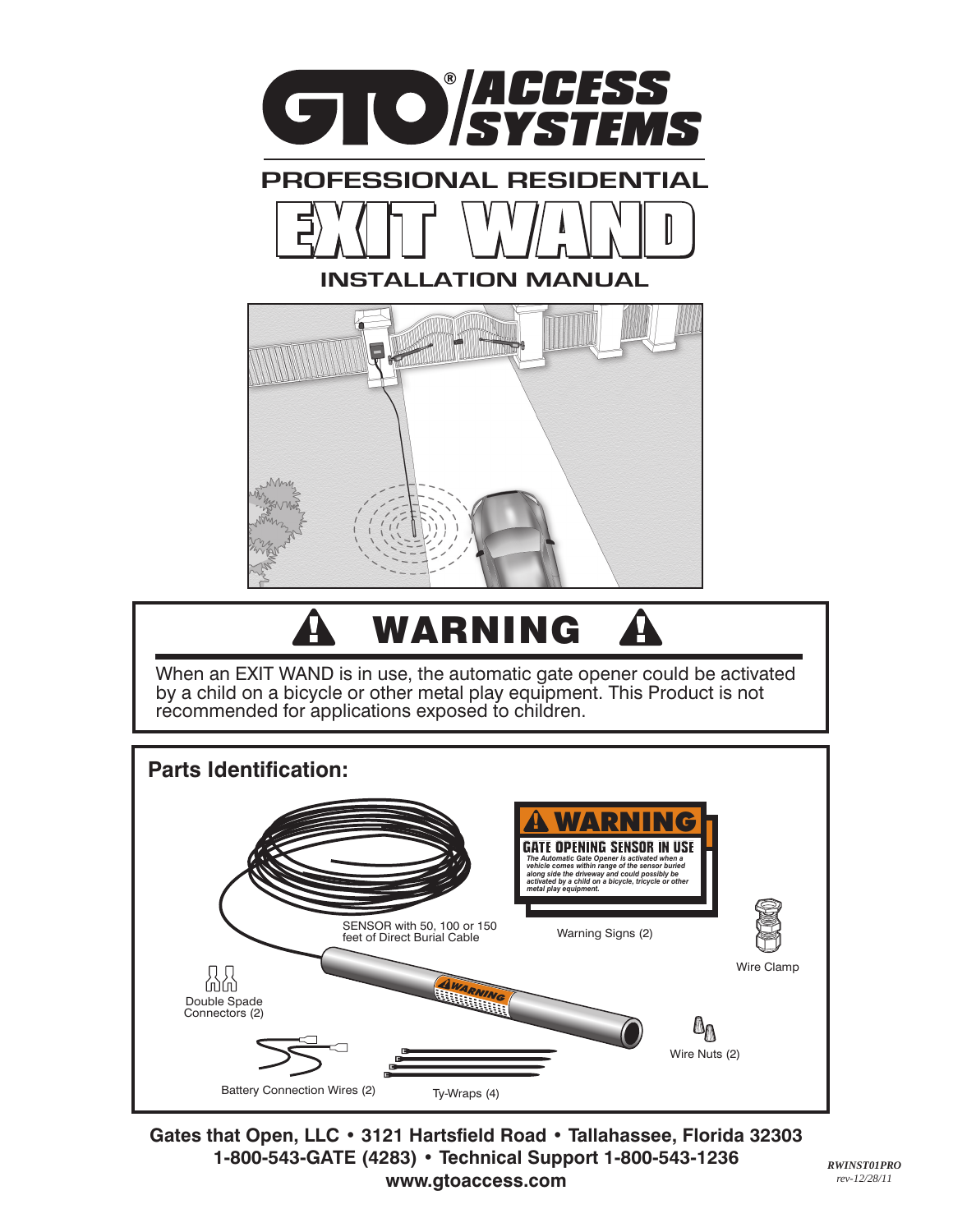

- The SENSOR is designed to detect ironbased metal **in motion**.
- The SENSOR's ability to detect iron-based metal objects is based on the mass, velocity and proximity of the object to the sensor.

**EXAMPLE** - A child's bicycle moving at 2 mph @ 1' from the sensor has a similar effect as a car moving at 2 mph  $@$  6' from the sensor.

The SENSOR must be stationary to function



### **WIRING THE WAND**

# 1.

Obtain the instruction manual for the gate opener.

# 2.

Locate the control terminals (2) that will ONLY OPEN **the gate.**

### 3.

Verify that the above inputs when shorted (a small wire connecting the 2 terminals) will do all of the following:

- **OPEN** the gate if the gate is idle.
- STOP and then OPEN the gate if gate is closing.
- DO NOTHING if the gate is opening.

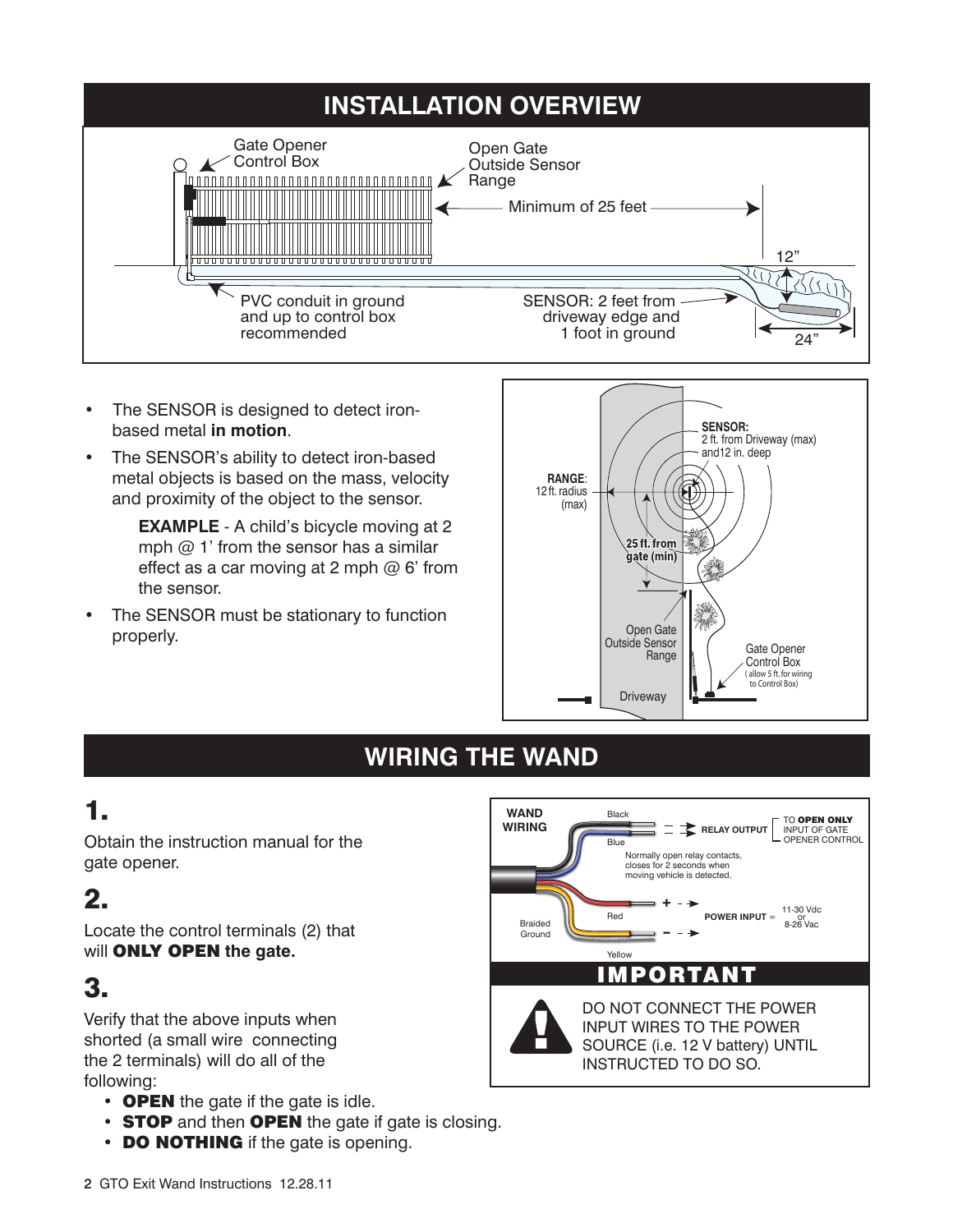